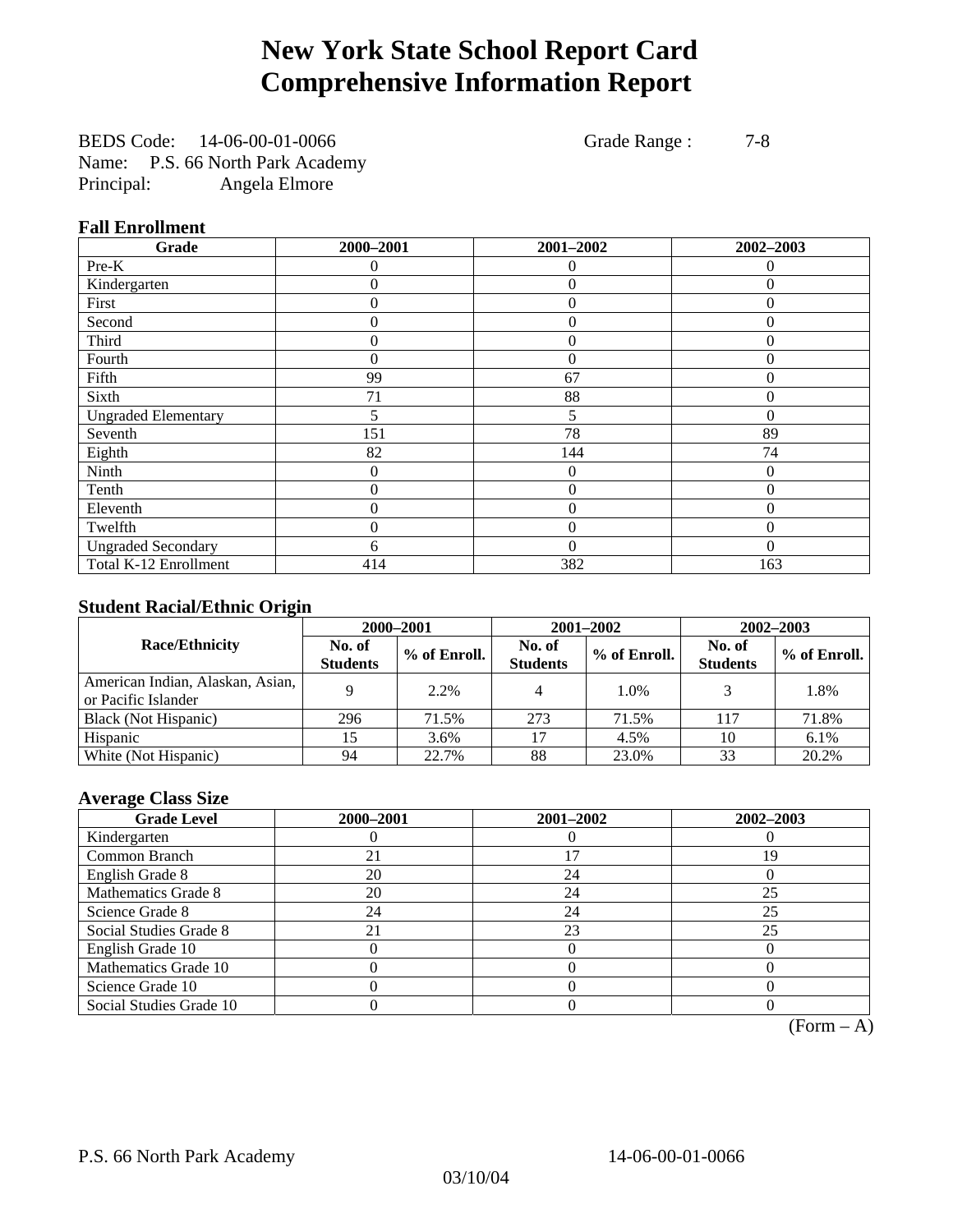#### **District Need to Resource Capacity Category**

| <b>N/RC</b> Category | <b>Description</b>                                                                                                                                                                  |
|----------------------|-------------------------------------------------------------------------------------------------------------------------------------------------------------------------------------|
|                      | This is one of the large city school districts; Buffalo, Rochester,<br>Syracuse, or Yonkers. All these districts have high student needs<br>relative to district resource capacity. |

#### **Similar School Group and Description**

| <b>Similar School Group</b> | <b>Description</b>                                                                                                                                                                                                   |
|-----------------------------|----------------------------------------------------------------------------------------------------------------------------------------------------------------------------------------------------------------------|
| $\mathcal{D}$               | All schools in this group are middle level schools in large cities<br>other than New York City. The schools in this group are in the<br>lower range of student needs for middle level schools in these<br>districts. |

All schools within the same N/RC category are divided into three similar school groups defined by the percentage of students in the school who are eligible for the free-lunch program and/or who are limited English proficient (also known as English language learners).

#### **Student Demographics Used To Determine Similar Schools Group**

| 0                                 | 2000–2001 |         | $2001 - 2002$ |         | 2002-2003 |         |
|-----------------------------------|-----------|---------|---------------|---------|-----------|---------|
|                                   | Count     | Percent | Count         | Percent | Count     | Percent |
| <b>Limited English Proficient</b> |           | 0.0%    |               | 0.0%    |           | $0.0\%$ |
| Eligible for Free Lunch           | 253       | 61.1%   | 207           | 54.2%   | 66        | 40.5%   |

#### **Attendance and Suspension**

|                               | 1999-2000                 |                   | 2000-2001                 |                   | $2001 - 2002$             |                   |
|-------------------------------|---------------------------|-------------------|---------------------------|-------------------|---------------------------|-------------------|
|                               | No. of<br><b>Students</b> | $%$ of<br>Enroll. | No. of<br><b>Students</b> | $%$ of<br>Enroll. | No. of<br><b>Students</b> | $%$ of<br>Enroll. |
| <b>Annual Attendance Rate</b> |                           | 93.9%             |                           | 93.7%             |                           | 93.6%             |
| <b>Student Suspensions</b>    | 33                        | 9.7%              | 42                        | 10.1%             |                           | 0.3%              |

### **Student Socioeconomic and Stability Indicators**

#### **(Percent of Enrollment)**

|                          | 2000–2001 | $2001 - 2002$ | 2002–2003 |
|--------------------------|-----------|---------------|-----------|
| <b>Reduced Lunch</b>     | 13.5%     | 13.1%         | 12.9%     |
| <b>Public Assistance</b> | 61-70%    | 61-70%        | 51-60%    |
| <b>Student Stability</b> | 87%       | 83%           | 84%       |

#### **Staff Counts**

| Staff                                 | 2002-2003 |
|---------------------------------------|-----------|
| <b>Total Teachers</b>                 | 25        |
| <b>Total Other Professional Staff</b> |           |
| <b>Total Paraprofessionals</b>        | NΑ        |
| Teaching Out of Certification*        | NΑ        |
| Teachers with Temporary Licenses      | NА        |

\*Teaching out of certification more than on an incidental basis. Teachers with temporary licenses are also counted as teaching out of certification.

 $(Form - B)$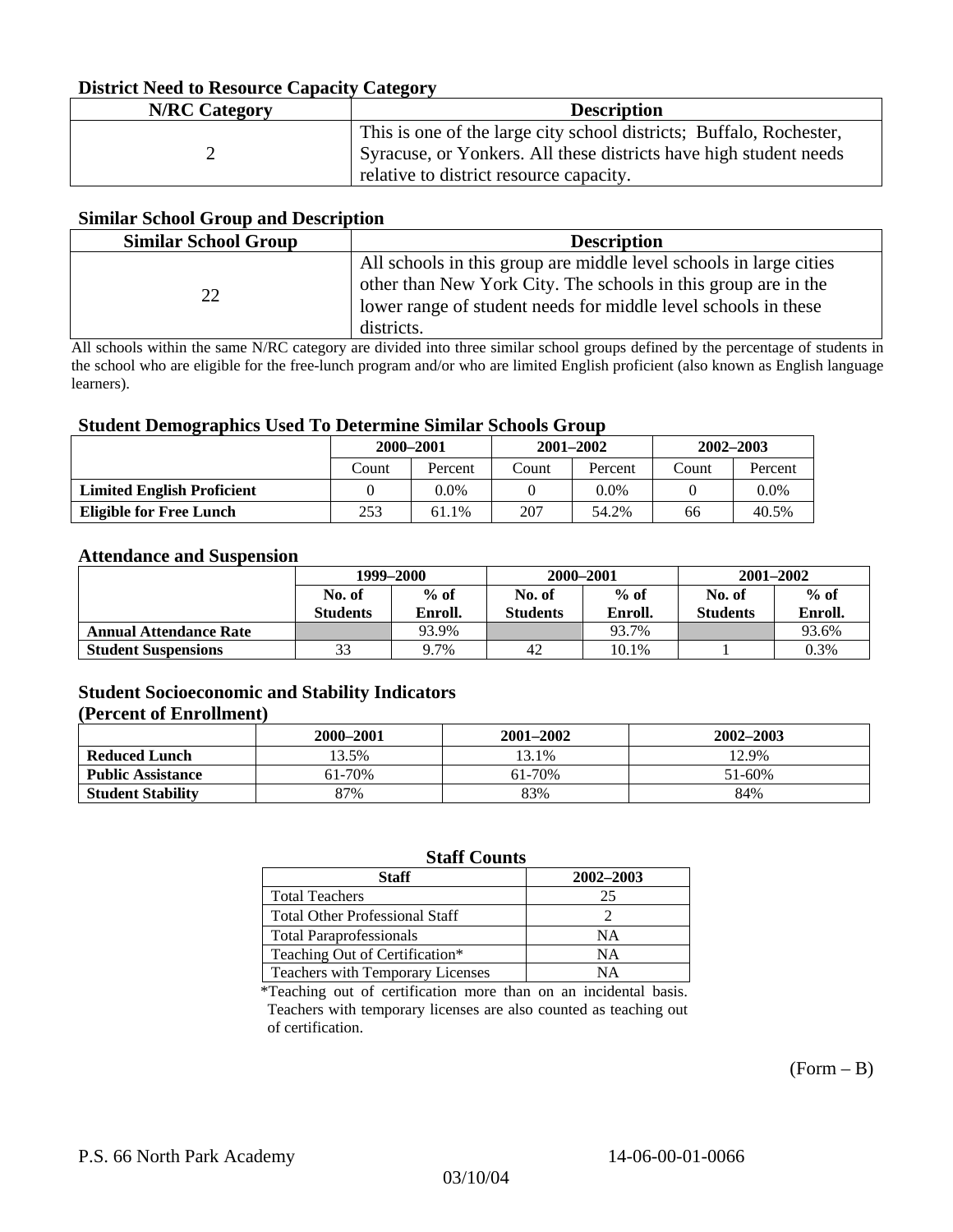# **Career Development and Occupational Studies (CDOS)**

### **Percentage of Students Documenting Self- and Career-Awareness Information and Career Exploration Activities, K–3**

| <b>Grades</b> | $2000 - 01$ | $2001 - 02$ | $2002 - 03$ |
|---------------|-------------|-------------|-------------|
| K-1           |             | $0\%$       | 0%          |
| $2 - 3$       |             | $0\%$       | $0\%$       |

### **Students Developing a Career Plan, 4–12**

| <b>Grades</b> |                                      | $2000 - 01$ | $2001 - 02$ | $2002 - 03$ |
|---------------|--------------------------------------|-------------|-------------|-------------|
|               | Number of General-Education Students |             | $\Omega$    | 0           |
| $4 - 5$       | Number of Students with Disabilities |             | $\Omega$    | 0           |
|               | Number of All Students               |             | $\Omega$    | 0           |
|               | Percent of Enrollment                |             | 0%          | 0%          |
|               | Number of General-Education Students |             | 193         | 120         |
| $6 - 8$       | Number of Students with Disabilities |             | 29          | 43          |
|               | Number of All Students               |             | 222         | 163         |
|               | Percent of Enrollment                |             | 71%         | 100%        |
|               | Number of General-Education Students |             | $\Omega$    | 0           |
| $9 - 12$      | Number of Students with Disabilities |             | $\Omega$    | 0           |
|               | Number of All Students               |             | $\Omega$    | $\Omega$    |
|               | Percent of Enrollment                |             | 0%          | $0\%$       |

## **Second Language Proficiency Examinations**

### **General-Education Students**

| <b>Test</b> | 2000-2001         |           |            | 2001-2002 | $2002 - 2003$ |           |
|-------------|-------------------|-----------|------------|-----------|---------------|-----------|
|             | <b>No. Tested</b> | % Passing | No. Tested | % Passing | No. Tested    | % Passing |
| French      | 32                | 100%      |            | 0%        |               | 100%      |
| German      |                   | 0%        |            | $0\%$     |               | 0%        |
| Italian     |                   | 0%        |            | 0%        |               | 0%        |
| Latin       |                   | 0%        |            | 0%        |               | 0%        |
| Spanish     |                   | $0\%$     |            | 0%        |               | 0%        |

#### **Students with Disabilities**

| <b>Test</b> | 2000-2001  |           |            | 2001-2002 | 2002-2003  |           |  |
|-------------|------------|-----------|------------|-----------|------------|-----------|--|
|             | No. Tested | % Passing | No. Tested | % Passing | No. Tested | % Passing |  |
| French      |            | 0%        |            | 0%        |            | 0%        |  |
| German      |            | 0%        |            | $0\%$     |            | 0%        |  |
| Italian     |            | 0%        |            | 0%        |            | 0%        |  |
| Latin       |            | 0%        |            | 0%        |            | 0%        |  |
| Spanish     |            | 0%        |            | 0%        |            | 0%        |  |

(Form-D)